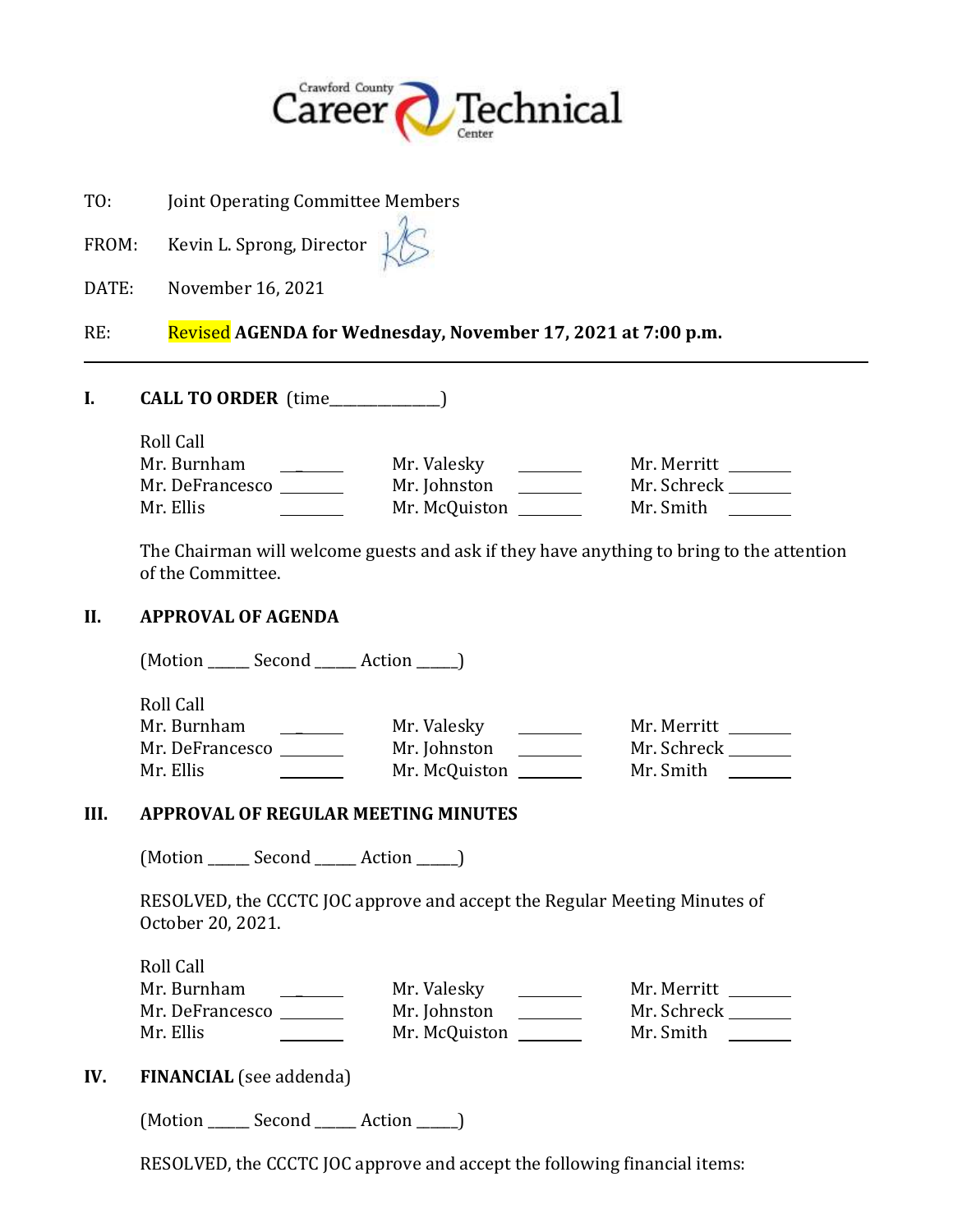- **A. Expenditures**  General Fund bills for October and November totaling **\$318,730.63** , as presented to the JOC members prior to the meeting for review. A copy of the listing to be made part of the minutes of this meeting.
- **B. Reports** for November as presented:
	- **1. Treasurer's Report**
	- **2. Activities Report**  2021-22 school year
	- **3. Shop Report**
	- **4. Enrollment Report** (information only)

Roll Call Mr. Burnham \_ Mr. Valesky Mr. Merritt Mr. DeFrancesco Mr. Johnston Mr. Schreck Mr. Ellis Mr. McQuiston Mr. Smith

• RCI

- **V. COMMUNICATION**  Halloween Parade
- **VI. OLD BUSINESS**
- **VII. EXECUTIVE SESSION** Negotiations and Personnel Matters
- **VIII. NEW BUSINESS**
	- **A. Personnel**

(Motion Second Action )

RESOLVED, the CCCTC JOC approve the following personnel items:

- 1. **Jeffrey Fobes**, Carpentry Instructor Resignation/retirement effective February 5, 2022, accept with regret.
- 2. **Dennis O'Laughlin**, Commercial Art Instructor- Resignation/retirement effective June 12, 2022.

Roll Call Mr. Burnham \_ Mr. Valesky Mr. Merritt Mr. DeFrancesco \_\_\_\_\_\_\_\_\_ Mr. Johnston \_\_\_\_\_\_\_\_ Mr. Schreck \_\_\_\_\_\_ Mr. Ellis Mr. McQuiston Mr. Smith

## **B. Carpentry Instructor**

(Motion \_\_\_\_\_\_ Second \_\_\_\_\_\_ Action \_\_\_\_\_\_)

RESOLVED, the CCCTC JOC appoint Daniel Douglas the Carpentry Instructor, starting January 24, 2022, pending all required paperwork. Mr. Douglas' salary will be prorated at Emergency Step 1 of the salary schedule (\$49,686.) for 2021-2022 school year plus fringe benefits.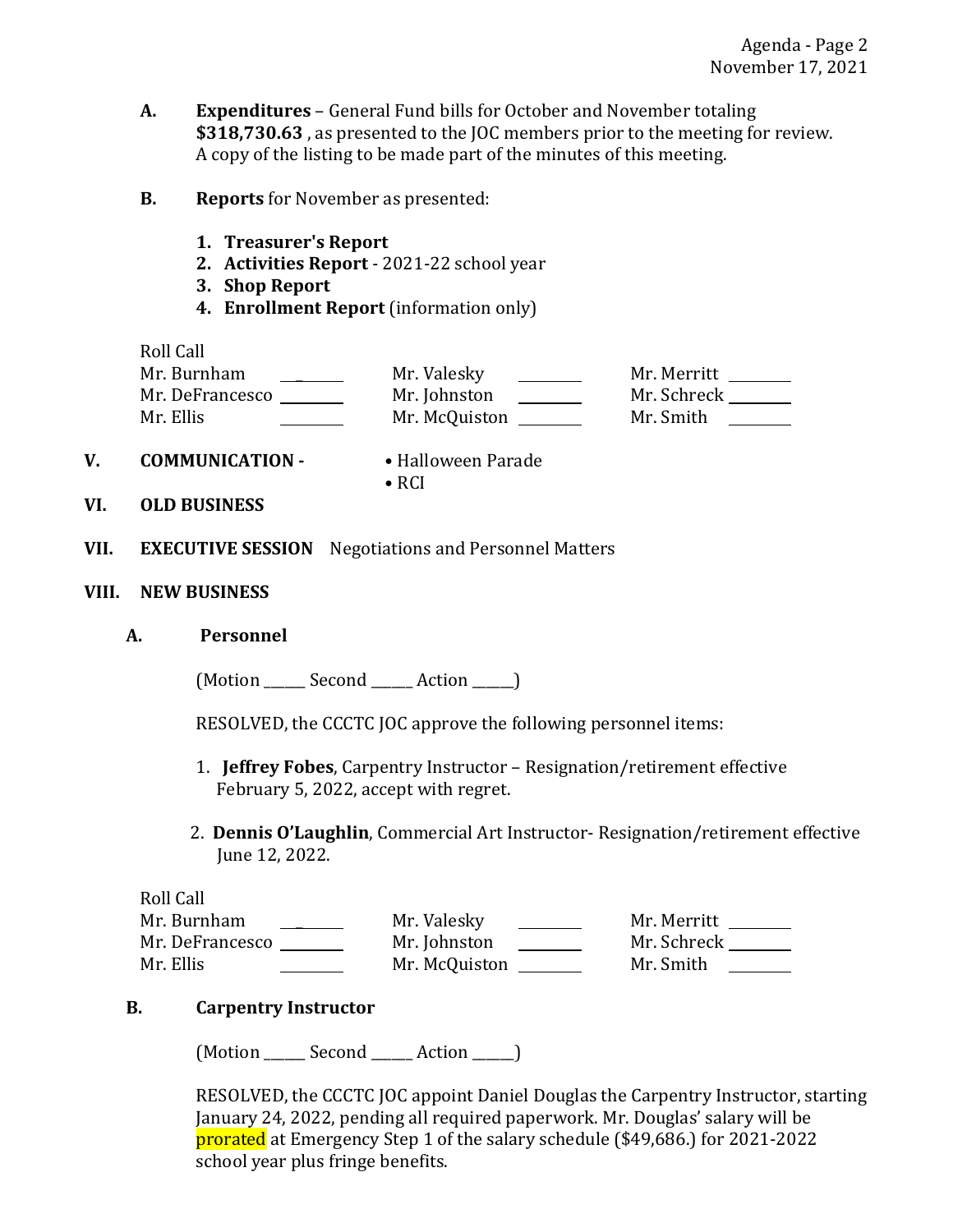Roll Call Mr. Burnham \_ Mr. Valesky Mr. Merritt Mr. DeFrancesco Mr. Johnston Mr. Schreck Mr. Ellis Mr. McQuiston Mr. Smith

## **C. Natural Gas Rate Lock in Authority**

(Motion Second Action )

RESOLVED, the CCCTC JOC approve authority be given to Jacquelynn Dutchcot to lock in natural gas rate.

#### Roll Call

| Mr. Burnham     | Mr. Valesky   | Mr. Merritt |
|-----------------|---------------|-------------|
| Mr. DeFrancesco | Mr. Johnston  | Mr. Schreck |
| Mr. Ellis       | Mr. McQuiston | Mr. Smith   |

## **D. Industrial Appraisal**

(Motion \_\_\_\_\_\_ Second \_\_\_\_\_\_ Action \_\_\_\_\_\_)

RESOLVED, the CCCTC JOC approve the appraisal agreement with IAC to provide inventory and valuation services for CCCTC.

Roll Call

| Mr. Burnham     | Mr. Valesky   | Mr. Merritt |
|-----------------|---------------|-------------|
| Mr. DeFrancesco | Mr. Johnston  | Mr. Schreck |
| Mr. Ellis       | Mr. McQuiston | Mr. Smith   |

## **E. Budget Surplus**

(Motion Second Action )

RESOLVED, the CCCTC JOC approve keeping the surplus in general fund and for capital projects.

Roll Call

| Mr. Burnham     | Mr. Valesky   | Mr. Merritt |
|-----------------|---------------|-------------|
| Mr. DeFrancesco | Mr. Johnston  | Mr. Schreck |
| Mr. Ellis       | Mr. McQuiston | Mr. Smith   |